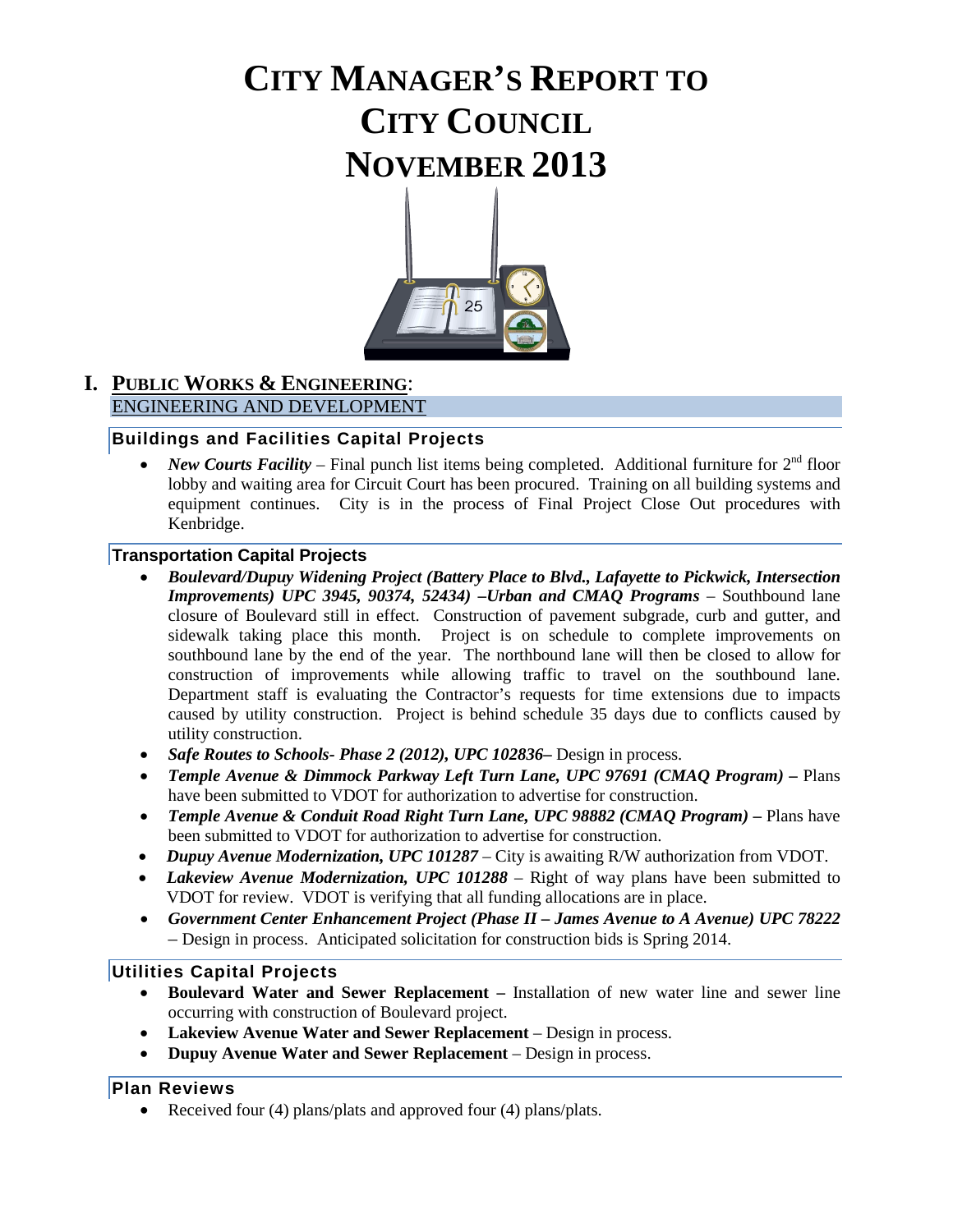## **I. PUBLIC WORKS & ENGINEERING** (CONTINUED):

• **Redevelopment of 401 Temple Avenue (Kroger)** - Traffic study received three weeks later than planned late finish as estimated by consultant. As a result, Planning Commission hearing was postponed.

### **Right-of-Way Permits**

• Issued seven (7) permits and closed out one (1) permit.

#### **Infrastructure Management (Bridges)**

• **Eastbound Temple Avenue Bridge (Emergency Bridge Deck Repair) -** Emergency repair work on the left lane of the eastbound Temple Avenue bridge has been completed. Approximately 70% of the bridge deck required repair and/or patching. Both eastbound lanes over the bridge were closed on November 27 due to traffic safety concerns due to the deterioration of the right lane of the bridge that was under traffic. The left lane of the bridge was reopened to traffic on December 2 after City staff received compressive strength results of concrete and concurrence from the structural consultant. Emergency repair to the bridge deck on the right lane continues. Contract provisions require the Contractor to have all work completed by December 21, 2013.

#### **OPERATIONS AND MAINTENANCE**

#### **Traffic Operations**

- Replaced/maintained signals, signs, markings and street lighting 69 locations.
- Performed preventative maintenance 4 locations.

#### **Vegetation**

- Removed litter from (14) locations, and responded to (10) litter miscellaneous/dead animal requests.
- Removed tree that fell in street at (01) location.
- Cleaned area and placed gravel in Utility Cut at (01) location.

#### **Recycling Center**

• 287 citizens used the Recycling Center to dispose of Category 1 Materials, brush, metal products and other recyclable materials.

#### **Storm Water and Drainage**

- Cleaned (30) catch basins, (04) drainage ditches, (02) outfalls and responded to (02) miscellaneous drainage requests.
- Repaired ten feet of Curb and Gutter at (01) location and removed broken angle iron on Curb Inlet that was damage by a large vehicle at (01) location.
- Leaf season began November  $4<sup>th</sup>$  City's crews has collected 1, 112.25 cubic vards from Areas 1 and 2.
- Concrete Crew repaired broken sidewalk by grinding trip hazard and patched cracks with mend con at (01) location.

#### **Transportation**

- Placed Asphalt in (05) potholes.
- Graded shoulder and bank, placed three dump truck loads of topsoil, straw mesh and seeded area on Archer Avenue.
- Installed holes and anchors in slab for the new bench at the Fire Department.
- Assisted Traffic Engineering with Christmas Decorations on the Boulevard and the Public Safety Building.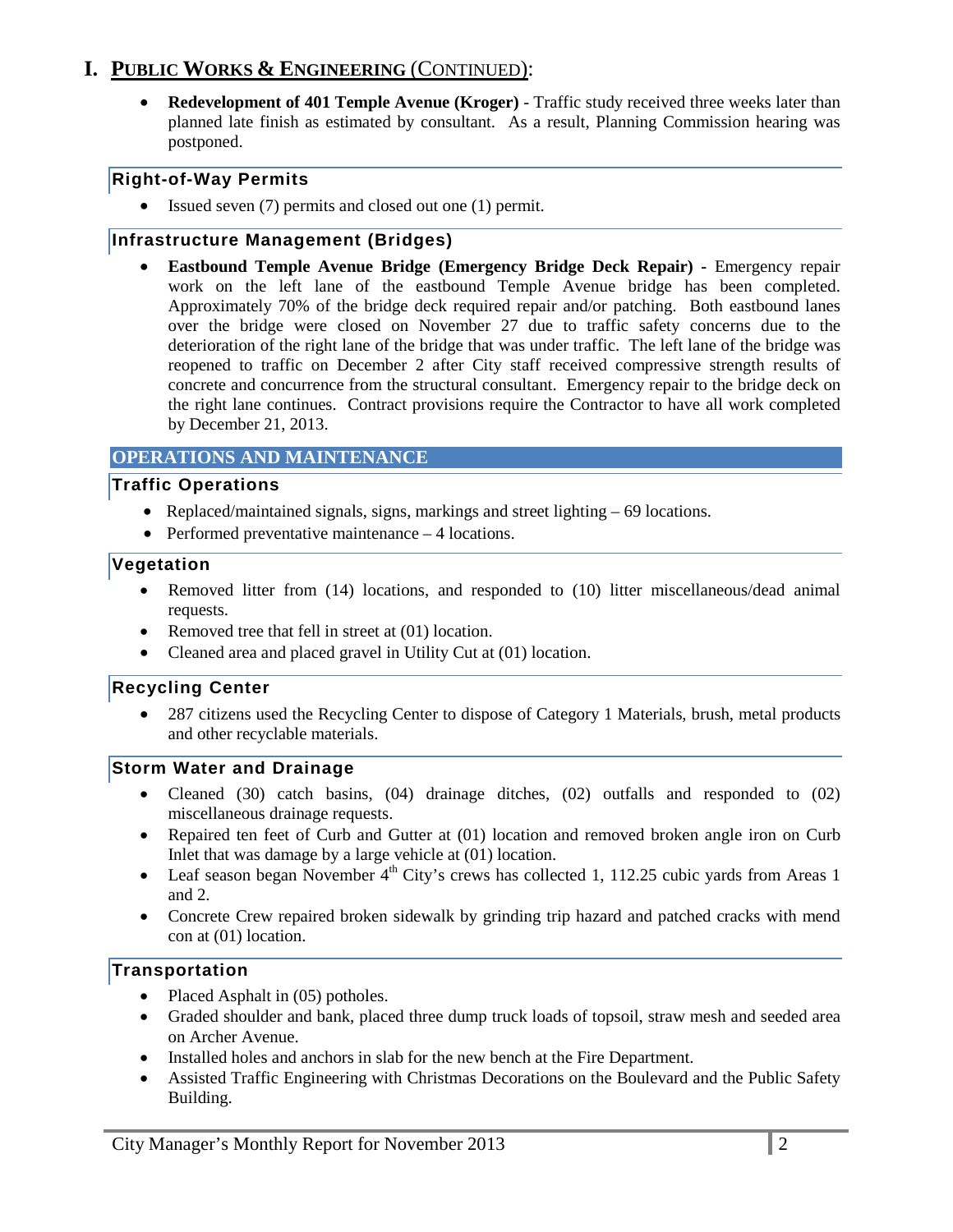## **I. PUBLIC WORKS & ENGINEERING** (CONTINUED):

- Assisted Finance Department moving boxes and Registrar Office moving Voting machines.
- Assisted Contractor with closing Temple Avenue due to Bridge repairs detouring traffic onto Hamilton Avenue.
- On call Employees continued monitoring Temple Avenue Bridge until repairs are made.

## **Wastewater Utility**

- Responded to (12) sewer backups, flushed drains at the animal shelter, flushed sewer line at (02) locations, installed (05) cleanouts, (01) cleanout top and responded to (09) sewer miscellaneous requests.
- Repaired sewer main at (02) locations
- Camera sewer main line at (03) locations.
- Removed debris from pumps and replaced flood lights at Main Pump Station.
- Installed new ballast inside at Appomattox Pump Station.
- Continue monitoring all pump stations and methane pump daily*.*

## **Water Utility**

- Replaced  $(04)$  meters,  $(01)$  meter yolk,  $(01)$  meter top, raised  $(01)$  meter box, set  $(01)$  new meter and responded to (09) water miscellaneous Requests.
- Turned private water on/off at (02) locations, performed a test shut down at Westover to Lynchburg Avenues.
- Replaced (02) fire hydrants and flushed a hydrant to clear dirty water at (01) location.
- Repaired (02) main, (05) service water lines and replaced (04) service saddles.
- Backflow/Cross Connection Technician conducted (33) surveys, (26) completed, (07) incomplete and assisted with locating underground utilities performing (16) hours.
- Collected weekly routine water samples, performed THM's, HAA's sent these to Appomattox River Water Authority's (ARWA) for testing.
- Miss Utility locating required (130) man-hours.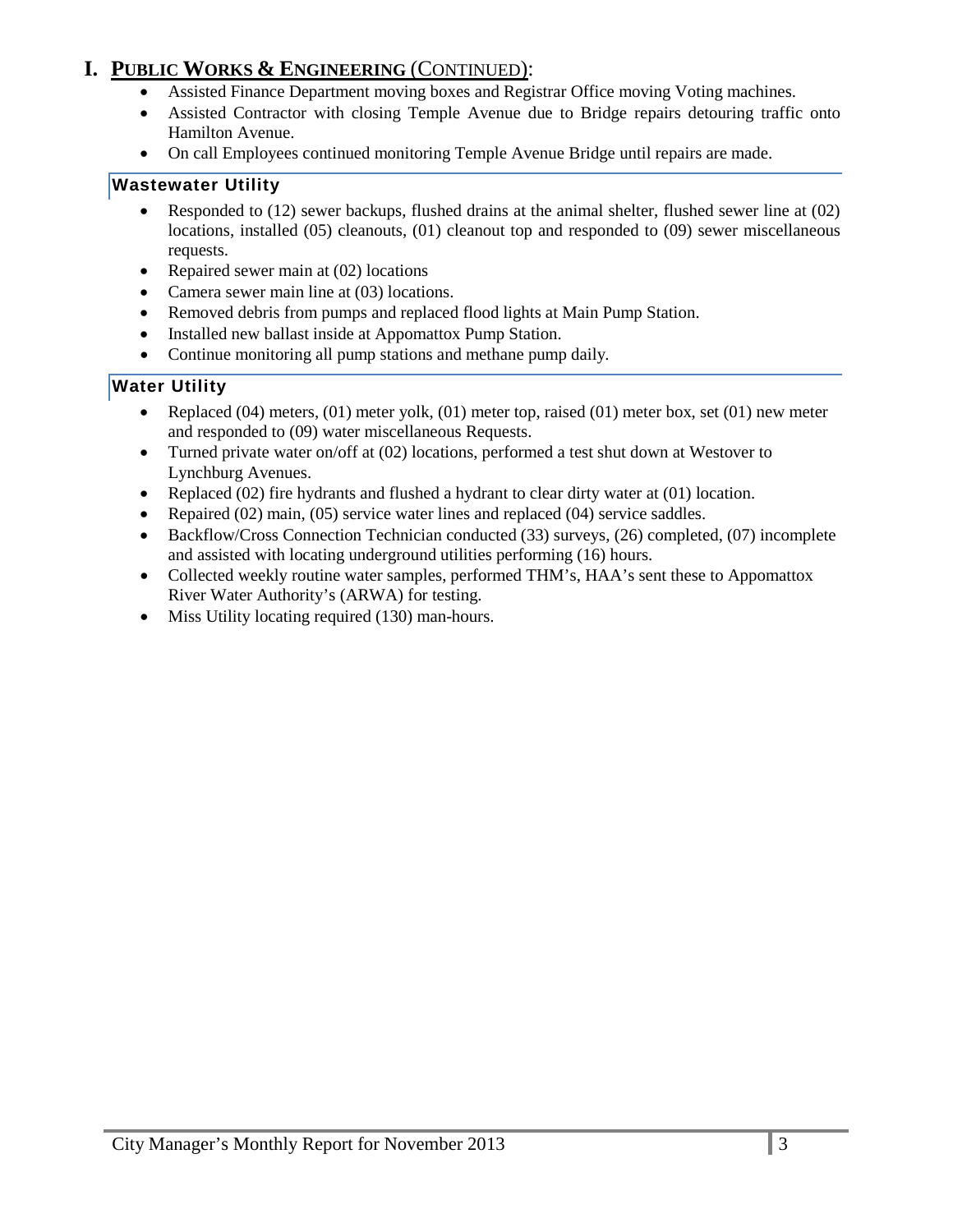|                                          | Month                | <b>YTD</b>     |                                                   | Month          | <b>YTD</b>     |                                                        | Month                            | <b>YTD</b> |
|------------------------------------------|----------------------|----------------|---------------------------------------------------|----------------|----------------|--------------------------------------------------------|----------------------------------|------------|
| <b>Code Enforcement</b>                  |                      |                | <b>Building Permits</b>                           |                |                | <b>Rental Inspections</b>                              |                                  |            |
|                                          |                      |                |                                                   |                |                |                                                        |                                  | 80         |
| <b>Tall Grass</b>                        |                      |                | <b>Permits</b>                                    |                |                | <b>Total Units Inspected</b>                           | $\overline{2}$                   |            |
| Violations<br><b>Violations Resolved</b> | $\overline{0}$<br>22 | 736<br>736     | <b>New Residential</b>                            |                | $\overline{7}$ | <b>SF Dwellings</b>                                    | $\overline{2}$<br>$\overline{0}$ |            |
| <b>Contractor Properties Cut</b>         | $\overline{0}$       | 64             | Cost                                              | $$45,000$ \$   | 784,750        | <b>Duplex</b><br>Apartments                            | $\overline{0}$                   |            |
| <b>Total Inspections</b>                 | 44                   | 1467           |                                                   |                |                |                                                        |                                  |            |
|                                          |                      |                | <b>Residential Additions</b>                      | 1              | 60             | First Inspection                                       |                                  |            |
| <b>Inoperable Motor Vehicles</b>         |                      |                |                                                   |                |                | Passed                                                 | $\overline{0}$                   |            |
| Violations                               | 2 <sup>2</sup>       | 84             | <b>Demolitions</b>                                | $\overline{1}$ | 6              | Failed                                                 | $\overline{2}$                   |            |
| <b>Violations Resolved</b>               | 10                   | 54             |                                                   |                |                |                                                        |                                  |            |
| Vehicles Towed                           | $\overline{0}$       | $\overline{2}$ | Commercial                                        | $\overline{3}$ | 71             | Second Inspection                                      |                                  |            |
| <b>Total Inspections</b>                 | 30                   | 156            | Cost                                              | $$361,320$ \$  | 4,852,492      | Passed                                                 | $\overline{0}$                   |            |
|                                          |                      |                |                                                   |                |                | Failed                                                 | $\overline{0}$                   |            |
| <b>Building Code</b>                     |                      |                | Plumbing                                          | $\overline{3}$ | 98             |                                                        |                                  |            |
| Violations                               | 12                   | 51             |                                                   |                |                | 4 year Certif Issued                                   | $\overline{0}$                   |            |
| <b>Violations Resolved</b>               | $\overline{0}$       | 36             | Electrical                                        | 13             | 171            |                                                        |                                  |            |
| <b>Total Inspections</b>                 | 29                   | 159            |                                                   |                |                | <b>Apartment Complexes</b>                             | $\overline{0}$                   |            |
|                                          |                      |                | Mechanical                                        | $\overline{4}$ | 101            | No of Units Certified                                  | $\overline{a}$                   |            |
| <b>Property Maintenance</b>              |                      |                |                                                   |                |                |                                                        |                                  |            |
| Violations                               | $\overline{4}$       | 81             | <b>Swimming Pool</b>                              | $\overline{0}$ | $\overline{4}$ | <b>TOTAL INSPECTIONS</b>                               | $\overline{2}$                   |            |
| <b>Violations Resolved</b>               | $\overline{8}$       | 67             |                                                   |                |                |                                                        |                                  |            |
| <b>Total Inspections</b>                 | 30                   | 224            | Fence                                             | $\overline{1}$ | 21             |                                                        |                                  |            |
|                                          |                      |                |                                                   |                |                | <b>Programs &amp; Projects</b>                         |                                  |            |
| <b>House Numbers</b>                     |                      |                | <b>Signs</b>                                      | $\overline{7}$ | 95             |                                                        |                                  |            |
| Violations                               | 9                    | 42             | Rejuv the Derm - 563 Southpark Boulevard          |                |                | <b>Emergency Home Repair(CDBG)</b>                     |                                  |            |
| <b>Violations Resolved</b>               | $\overline{3}$       | 35             | Batteries Plus - 648 Southpark Boulevard          |                |                | Repairs have been completed at the following:          |                                  |            |
| <b>Total Inspections</b>                 | 24                   | 145            | Sports Clips - 1907 Southpark Boulevard           |                |                | 1. 504 James Avenue                                    |                                  |            |
|                                          |                      |                | Colonial Heights Collision Center - 910 Boulevard |                |                | 2. 1804 Wakefield Avenue                               |                                  |            |
| <b>Zoning</b>                            |                      |                | Janty Vapors - 591 Southpark Boulevard            |                |                | 3. 1702 Wakefield Avenue                               |                                  |            |
| Violations                               | 14                   | 47             | Ettrick Driving School - 115 Pickwick Avenue      |                |                | 4. 1704 Franklin Avenue                                |                                  |            |
| <b>Violations Resolved</b>               | 10<br>50             | 35             | Q-Nails - 1905 Southpark Boulevard                |                |                | 5. 124 Suffolk Place                                   |                                  |            |
| <b>Total Inspections</b>                 |                      | 129            |                                                   |                |                | 6. 401 Danville<br>Completed rehab cost is \$34,458.00 |                                  |            |
| <b>Signs</b>                             |                      |                |                                                   |                |                | Two more households will receive grants with the       |                                  |            |
| Violations                               | $\overline{3}$       | 91             |                                                   |                |                | remaining \$18,446.00                                  |                                  |            |
| <b>Violations Resolved</b>               | $\overline{0}$       | 86             |                                                   |                |                |                                                        |                                  |            |
| <b>Total Inspections</b>                 | $\overline{3}$       | 92             |                                                   |                |                |                                                        |                                  |            |
|                                          |                      |                |                                                   |                |                | <b>Appomattox River Greenway Trail</b>                 |                                  |            |
| <b>Other/Miscellaneous</b>               |                      |                |                                                   |                |                | VDOT approved low bid of \$595,670                     |                                  |            |
| Violations                               | $\overline{0}$       | 9              |                                                   |                |                | Contract submitted,                                    |                                  |            |
| <b>Violations Resolved</b>               | $\overline{0}$       | 9              |                                                   |                |                | Prebid construction meeting held                       |                                  |            |
|                                          |                      |                |                                                   |                |                |                                                        |                                  |            |
|                                          |                      |                |                                                   |                |                | Phase 4, 50% of plans submitted to VDOT & DHR          |                                  |            |
| <b>TOTAL INSPECTIONS</b>                 | 285.                 | 3101           | <b>TOTAL PERMITS</b>                              | 34             | 634            | Environmental/cultrual resources work completed        |                                  |            |
|                                          |                      |                |                                                   |                |                | <b>Violet Bank Historic District</b>                   |                                  |            |
|                                          |                      |                |                                                   |                |                | Consultant completed field work                        |                                  |            |
|                                          |                      |                | <b>Building Inspections</b>                       |                |                |                                                        |                                  |            |
|                                          |                      |                |                                                   |                |                | <b>Safe Routes to School</b>                           |                                  |            |
|                                          |                      |                | Residential                                       | 83             | 935            | Application submitted last month                       |                                  |            |
|                                          |                      |                |                                                   |                |                |                                                        |                                  |            |
|                                          |                      |                | Commercial                                        | <b>126</b>     | 1473           |                                                        |                                  |            |
|                                          |                      |                |                                                   |                |                |                                                        |                                  |            |
|                                          |                      |                | <b>Other Activities</b>                           |                |                |                                                        |                                  |            |
|                                          |                      |                | Water Shut Off letters                            | $\overline{0}$ | 15             | <b>Comprehensive Plan Update</b>                       |                                  |            |
|                                          |                      |                |                                                   |                |                | Citizen Plannin Committeee met to review draft.        |                                  |            |
|                                          |                      |                | Court Cases                                       | $\overline{0}$ | 0              | Draft summary presented to Planning Commission.        |                                  |            |
|                                          |                      |                |                                                   |                |                |                                                        |                                  |            |
|                                          |                      |                | <b>TOTAL INSPECTIONS</b>                          | 209            | 2423           |                                                        |                                  |            |
|                                          |                      |                |                                                   |                |                | <b>GRAND TOTAL</b>                                     |                                  |            |
|                                          |                      |                |                                                   |                |                | <b>INSPECTIONS</b>                                     | 496                              | 5594       |
|                                          |                      |                |                                                   |                |                |                                                        |                                  |            |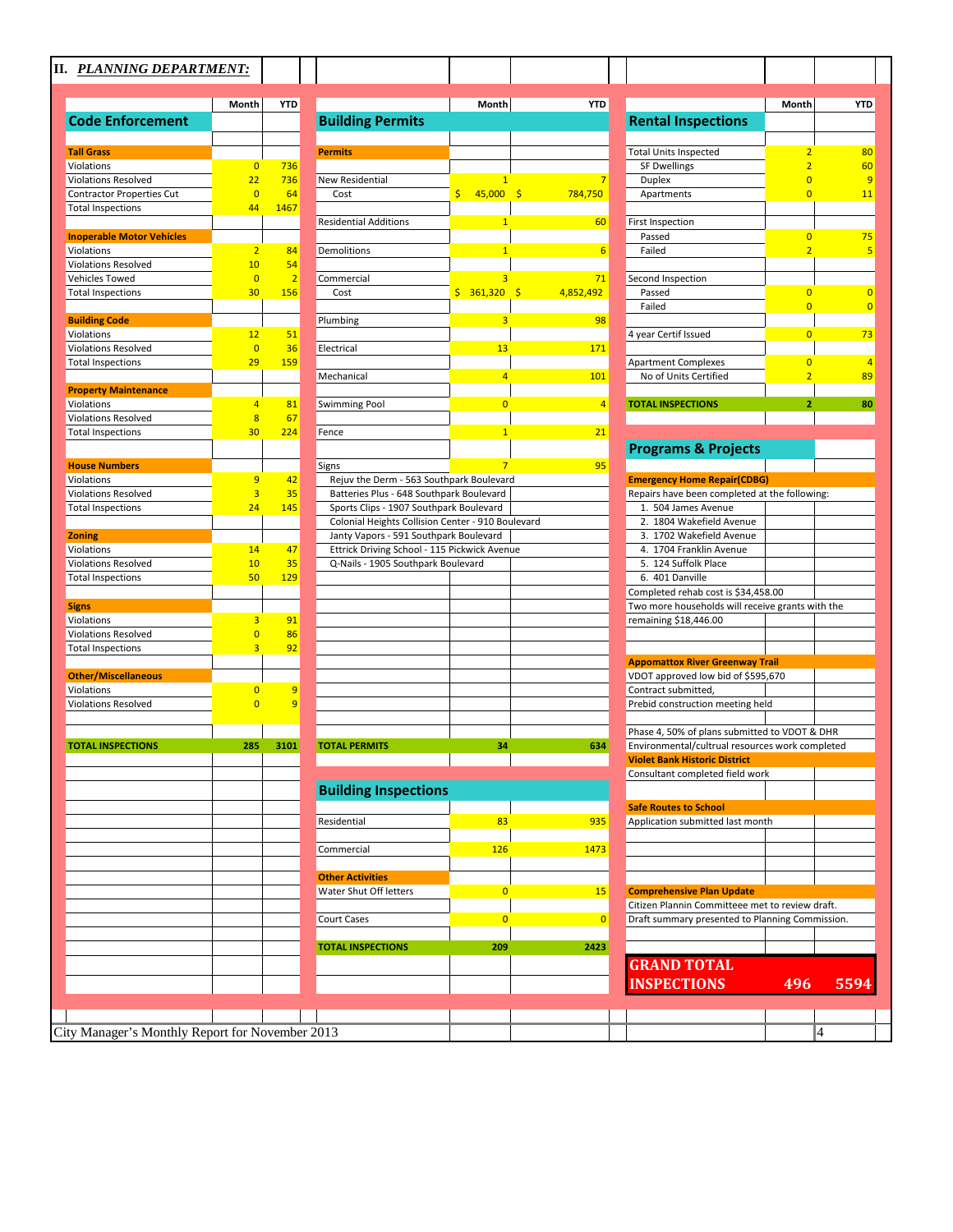#### **II.** *PLANNING DEPARTMENT (Continued):*

#### **2013 TALL GRASS VIOLATIONS BY INSPECTION DISTRICTS** (End of month reporting)

| <b>DISTRICTS</b> | <b>MAY</b> | <b>JUNE</b> | <b>IULY</b> | <b>AUGUST</b> | <b>SEPT</b>  | <b>OCT</b> | <b>NOV</b> |
|------------------|------------|-------------|-------------|---------------|--------------|------------|------------|
|                  | 24         | 14          | 7           | 7             | $\bf{0}$     | 0          | $\bf{0}$   |
| 2                | 139        | 68          | 9           | 15            | 10           | 4          | 0          |
| 3                | 62         | 26          | 13          | 19            | $\mathbf{2}$ | $\bf{0}$   | 0          |
| 4                | 30         | 64          | 9           | 8             | $\bf{0}$     | 10         | 0          |
| 5                | 8          | 6           | 8           | 7             | 1            | $\bf{0}$   | $\bf{0}$   |
| 6                | 1          | 0           | $\bf{0}$    | $\bf{0}$      | $\bf{0}$     | $\bf{0}$   | $\bf{0}$   |
| <b>TOTAL</b>     | 264        | 178         | 46          | 56            | 13           | 14         | 0          |
| ytd              | 264        | 442         | 488         | 544           | 557          | 571        | 571        |

DISTRICTS

- **SHERWOOD HILLS**
- **SOUTHCENTRAL**
- **SOUTHSIDE**
- 
- **CENTRAL CONDUIT RD**
- **MALL AREA**

#### **VIOLATION NOTICES SERVED**

**NONE**

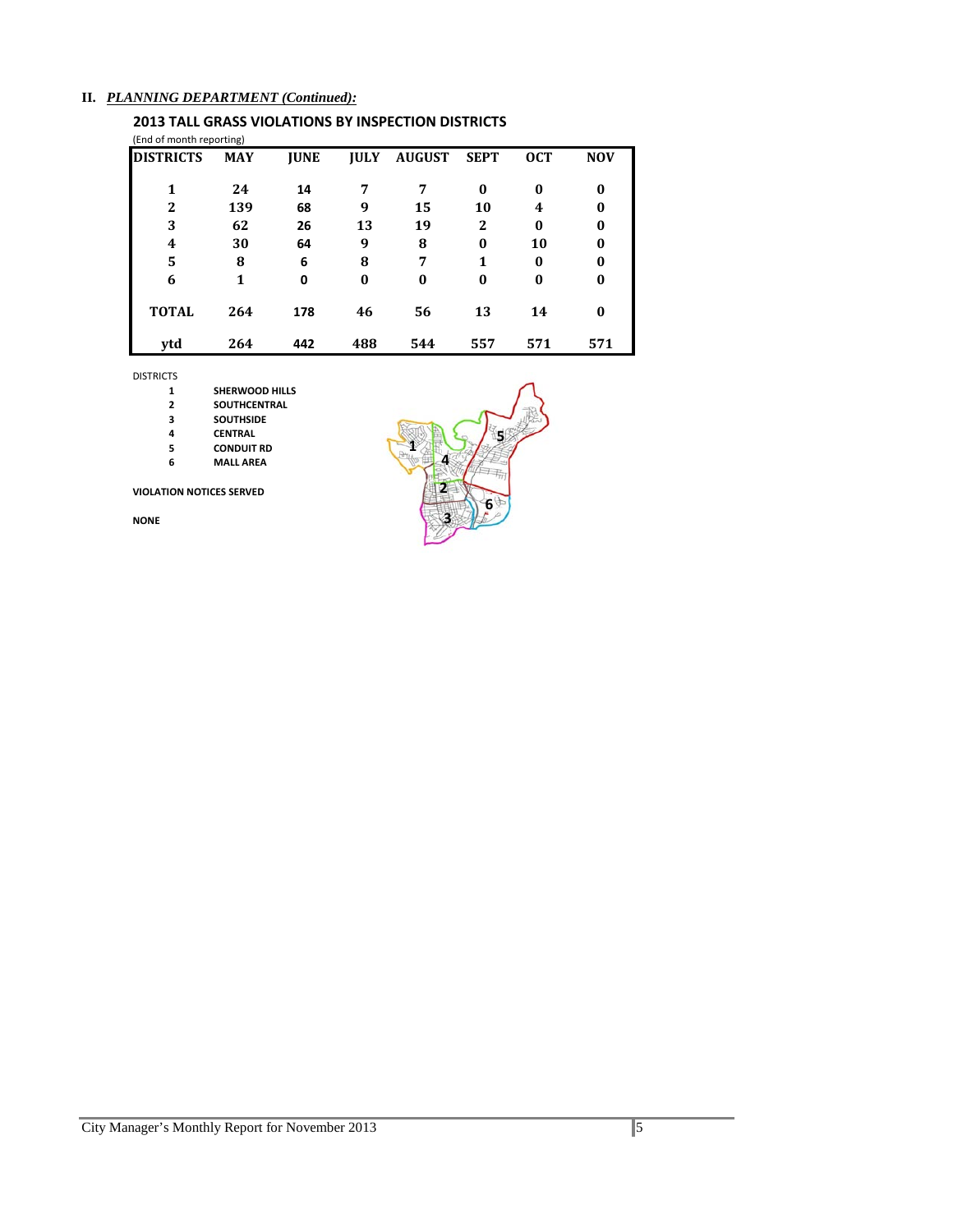## **III. POLICE DEPARTMENT:**

- Our officers responded to 3,268 calls for service during the month of November, 2013. During the same month last year, we responded to 3,761 calls for service—a 13% decrease. We had two (2) reported robberies this month, and one was reported in November of 2012— a 100% increase. There were no reported aggravated assaults this November, and one (1) reported during the month of November, 2012— a 100% decrease. We had 10 reported burglaries in November, 2013, compared with two (2) reported during the month of November, 2012—a 400% increase. There were 92 Part I, or serious, crimes reported to the Colonial Heights Police Department in November, 2013. Sixty-two (62) of those, or 67%, have been cleared. Specific percentages for the Part I crimes and arrests are available upon request.
- The month of November has been a very busy month as we begin the start to the Christmas shopping season. We have experienced an increase in thefts from vehicles and residential break-ins, as well as seen an increase in the number of shoplifting arrests. Additional resources have been allocated to address and investigate these crimes in these areas. Likewise, additional manpower has been placed in our retail districts for our shoppers. Notification resources such as Code Red and the media are being utilized to inform the affected areas and educate those on locking their vehicles and not placing items in plain sight.
- I am pleased to report that we have hired three local certified police officers and they have begun their field training with us. We are pleased to have Quinn Pasi, Will Waldrep and P.J. Calhoun as new officers assigned to our evening patrol squads. One opening remains within the agency; however, a conditional offer of employment was recently accepted. Once additional testing is completed, we will bring another certified officer on board.
- $\checkmark$  We continue our regional crime fighting efforts through the Tri-Cities Regional Strike Force and assisted on "Operation Shot House" in the City of Petersburg. This initiative dealt with the quality of life issues of the illegal sale of alcohol within neighborhoods. We worked alongside the Virginia State Police and Alcohol Beverage Control as search warrants were served on a few residences.
- $\checkmark$  We are pleased to provide a very positive update regarding Senior Officer Travis Karr's son, Fletcher. His diagnosis of leukemia is now in remission. Positive thoughts, prayers and well wishes have been most appreciated by the Karr family. Another happy event to report is that Senior Officer Bob Clark recently "tied the knot"—we wish him and his new bride the very best in their life together.
- Our **Operations Bureau,** commanded by Capt. Keith Early, reports uniform patrol had a very busy month as well. Our officers have been working adjusted schedules in order to compensate for the deficits within patrol. With the new hires, things should now start to settle in. I commend all the officers for their efforts and dedication during this trying time. Congestion and traffic have been very challenging as uniform patrol has had to deal with all the continued construction and road closures and the effect it has on the general public, especially during this time of year. Uniform patrol has been responsive to our surrounding law enforcement agencies as they have responded to Virginia State University—once to assist with crowd control following their homicide, and again to assist with a recent carjacking that occurred on campus where the victim got away from the offenders while in the City. As stated earlier, emphasis has been placed in and around our retail districts, both in uniform and in plain-clothes assignments. Our narcotics canine was utilized six (6) times this month, resulting in one arrest for possession of marijuana. Blitz and his handler, Master K-9 Officer Eric Allen, also performed a few demonstrations for local Cub Scout troops in the City.
- Our **Special Operations Unit**, supervised by Lt. William Anspach, reported another rock-solid month. This unit continues to work with uniform patrol and Investigations in an effort to prevent and solve crimes. Their efforts do not go unnoticed. They have really taken on the role of working with the Tri-Cities Regional Strike Force and have performed extremely well with other jurisdictions and local agencies. In addition, they conducted several narcotics investigations and made many controlled narcotics purchases. Overall, their work this month resulted in 41 felony warrants, 24 misdemeanor warrants, 12 traffic summonses, 39 narcotics arrests and two (2) arrests for alcohol violations.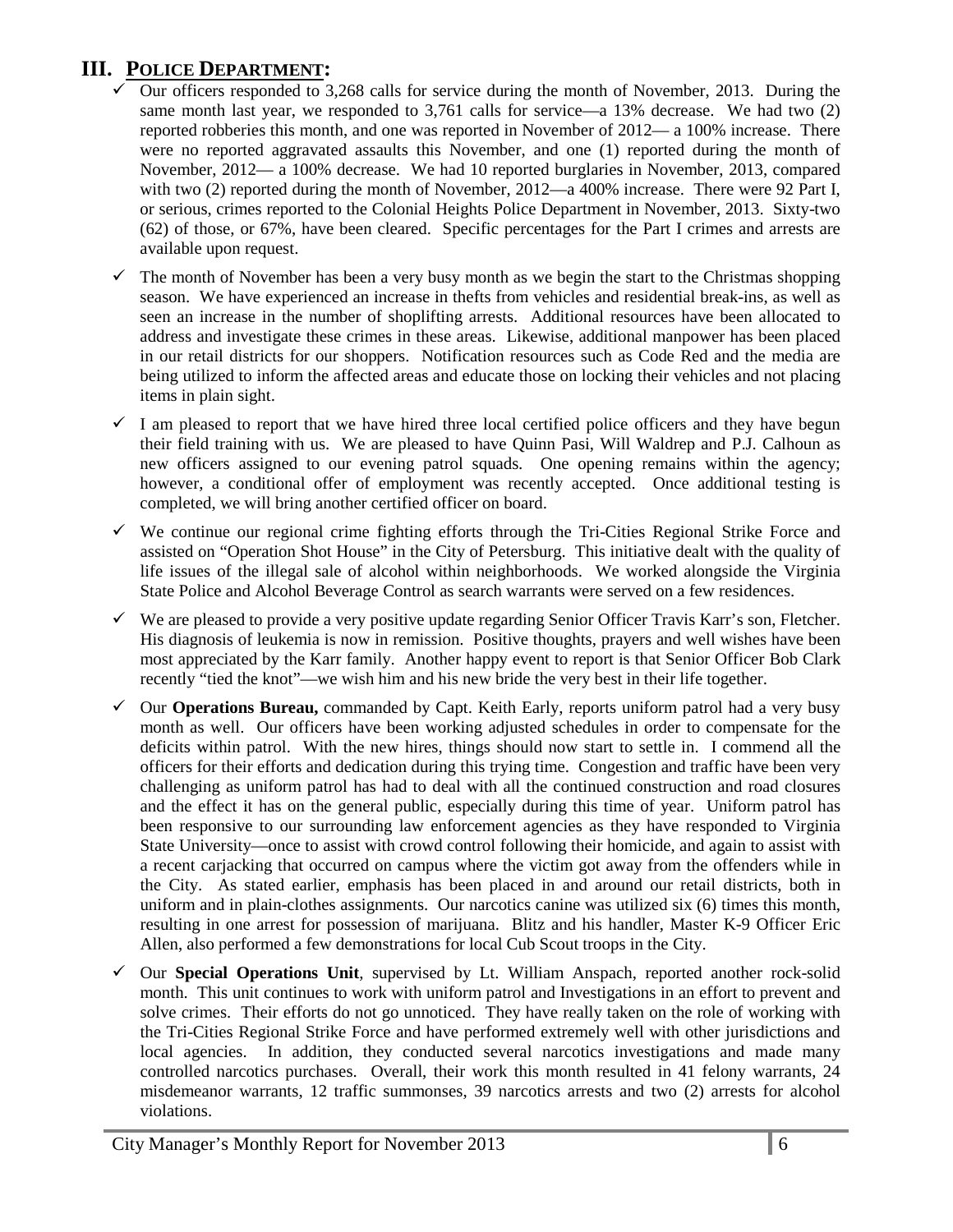## **III. POLICE DEPARTMENT** (CONTINUED)**:**

- Our volunteers continue to provide a much needed service to the Police Department and all of the citizens of Colonial Heights. **Auxiliary Police** and **Sentinels** volunteered a total of 184 hours during the month. Duties included assistance at annual road races, high school football games and ride-alongs.
- The **Law Enforcement Services Bureau,** commanded by Capt. Wayne Newsome, reported his unit as being most responsive during the month, providing effective community service. They included the following activities:
	- Property/building security assessments
	- Courtroom security high profile case
	- D.A.R.E. Program
	- Residency checks
	- Insurance fraud training
	- Accreditation term one completed
	- Active Shooter training
	- Fall firing range qualifications were completed
- $\checkmark$  Our **Investigations Division** had a very active month, picking up 16 new cases. The unit is proud to announce the graduation of Senior Detective Roger Santini from the Virginia Forensic Science Academy. Roger successfully completed the eight-week training academy in Richmond and added to his and our unit's skill set when it comes to processing crime scenes. Investigations has been extremely busy with the increase in burglaries, running down many leads and following up on the possibility of related crimes. Additional cases include an attempted armed robbery, death investigation, multiple cases of fraud and a sexual assault. They also processed 13 concealed weapon permits, three (3) precious metals permits, three (3) massage therapist permits, and two (2) massage clinic permits.
- $\checkmark$  Overall, we made 308 arrests for the month, including 105 felonies and 202 misdemeanors; worked 102 crashes; wrote 456 traffic citations; gave 685 verbal warnings; affected 15 DUI arrests and 72 drug arrests; and issued 16 parking citations.
- **Career Officer A. Renee Walters** was selected as our *Employee of the Month* for October, 2013. As everyone now knows, Sr. Officer Travis Karr's five-year-old son, Fletcher, was diagnosed with a very serious illness and will be traveling on a long road to recovery. Since the very first day of his diagnosis, fellow officer C.O. Walters stepped up to offer her assistance. Not only did Renee sit with Travis and Fletcher for countless hours at the hospital, but she also traveled from Colonial Heights to Dulles Airport in D.C. to pick up Travis's wife, Alisa, when she arrived back in the States from her Army station in Afghanistan. This prevented Alisa from having to rent a car and drive herself, or sit at Dulles during a six-hour layover. Renee has agreed to be the point of contact between our department family and the Karr family, e-mailing everyone with updates of Fletcher's condition, as well as arranging donations of food and other necessities that the family may need during this time.
- $\checkmark$  It is so nice to know that in times of personal crisis, we have people in the Colonial Heights Police Department who are willing to do what needs to be done—not because they have to or were ordered to do so, but because they know someone is hurting and needs support. By her show of compassion, C.O. Walters is more than worthy of being selected as *Employee of the Month* for October, 2013.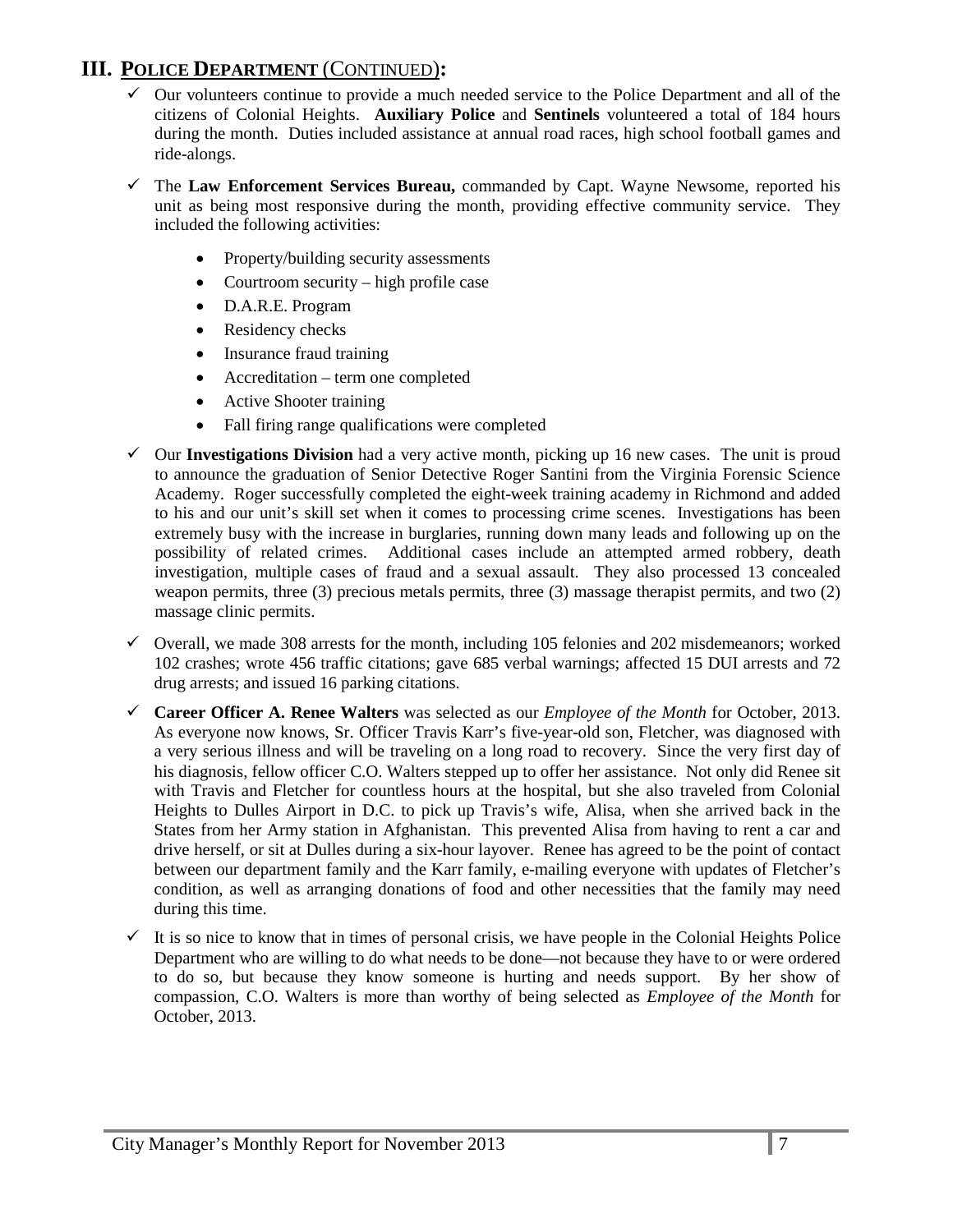## **IV. FIRE & EMS DEPARTMENT:**



**Total Fire Type Incidents: 113 (Total Fire Loss \$62,505): Total Patients transported: 292 (Total EMS incidents 292)**

*Fire units arrived on scene in less than 9 minutes on 97.8% of emergency incidents. (average response time 5:06 minutes)*

*EMS units arrived on scene in less than 9 minutes on 98.0% of emergency incidents. U(average response time 5:06 minutes)*

| <b>Fire Division (number of incidents):</b>                            |                  |                                              |                         |                                     |                  |
|------------------------------------------------------------------------|------------------|----------------------------------------------|-------------------------|-------------------------------------|------------------|
| <b>Fires</b>                                                           |                  | <b>Hazardous Situations</b>                  |                         | Service calls and false calls       |                  |
| <b>Building Fire</b>                                                   | 5                | <b>Electrical Problem</b>                    | 8                       | Good Intent Calls                   | 26               |
| <b>Brush/Grass Fire</b>                                                | 3                | Natural Gas leak                             | $\mathbf{1}$            | <b>Public Service</b>               | 41               |
| Cooking Fire                                                           | 1                | Gasoline/Oil Spill                           | 3                       | Alarm Activation (no fire)          | 8                |
|                                                                        |                  | Power Line Down<br>Other Hazardous Condition | 1<br>$\overline{c}$     | Child Seat Installation             | 3                |
|                                                                        |                  |                                              |                         | Smoke detector installation         | 11               |
| M/A EMS First Responder to Chesterfield                                |                  | 7                                            |                         | M/A received from Chesterfield Fire | 7                |
| M/A Given to Chesterfield                                              |                  | $\mathbf{2}$                                 |                         | M/A received from Fort Lee Fire     | 3                |
| M/A Given to Petersburg                                                |                  | 1                                            |                         | M/A received from Petersburg Fire   | $\mathbf{1}$     |
| <b>EMS Division (number of patients treated)</b>                       |                  |                                              |                         |                                     |                  |
| Abdominal Pain                                                         | 16               | Dehydration                                  | $\boldsymbol{2}$        | Poison/Drug ingestion               | $\boldsymbol{2}$ |
| Allergic Reaction                                                      | $\mathbf{3}$     | Diabetic Hyperglycemia                       | 4                       | <b>Respiratory Distress</b>         | 21               |
| <b>Altered Mental Status</b>                                           | 8                | Diabetic Hypoglycemia                        | 7                       | Seizure                             | 6                |
| Asthma                                                                 | 3                | Epistaxis (non-traumatic)                    | 1                       | Sepsis                              | 1                |
| Back pain                                                              | 7                | G.I. Bleed                                   | 3                       | Stroke/CVA                          | 2                |
| Behavioral/Psychiatric                                                 | 4                | General Malaise                              | 4                       | Syncope/Fainting                    | 5                |
| <b>Cardiac Arrest</b>                                                  | $\mathbf{1}$     | Headache                                     | 1                       | Traumatic Injury                    | 41               |
| Cardiac Rhythm Disturbance                                             | 7                | Nausea/Vomiting                              | 8                       | Unconscious                         | 3                |
| <b>Chest Pain</b>                                                      | 20               | OB /Gyn - Unspecified/Other                  | 1                       | Weakness                            | 11               |
| CHF (Cong. Heart Failure)                                              | $\boldsymbol{2}$ | <b>Obvious Death</b>                         | $\overline{\mathbf{c}}$ | Other                               | 67               |
| COPD (emphysema)                                                       | $\mathbf{1}$     | Pain                                         | 17                      |                                     |                  |
| M/A to Petersburg EMS                                                  | $\mathbf{1}$     |                                              |                         | M/A received from Fort Lee EMS      | $\mathbf{1}$     |
| M/A to Hopewell EMS                                                    | 1                |                                              |                         | M/A received from Petersburg EMS    | 2                |
| M/A to Fort Lee EMS                                                    | 4                |                                              |                         | M/A received from Chesterfield EMS  | $\overline{2}$   |
|                                                                        |                  | <b>EMS Transports (by facility)</b>          |                         |                                     |                  |
| Southside Regional Medical Center                                      |                  |                                              |                         | 171<br>75.66%                       |                  |
| John Randolph Medical Center                                           |                  |                                              |                         | 20<br>8.85%                         |                  |
| CJW Medical Center - Chippenham Campus                                 |                  |                                              |                         | 19<br>8.41%                         |                  |
| <b>VCU Health Systems</b>                                              |                  |                                              |                         | $\,8\,$<br>3.54%                    |                  |
| <b>St. Francis Medical Center</b><br>1.77%<br>4                        |                  |                                              |                         |                                     |                  |
| $\overline{c}$<br>0.88%<br>CJW Medical Center - Johnston Willis Campus |                  |                                              |                         |                                     |                  |
| 0.44%<br>Henrico Doctors' Hospital Forest<br>1                         |                  |                                              |                         |                                     |                  |
| Memorial Regional Medical Center                                       |                  |                                              |                         | 0.44%                               |                  |
| <b>Total:</b>                                                          |                  |                                              |                         | 100%<br>226                         |                  |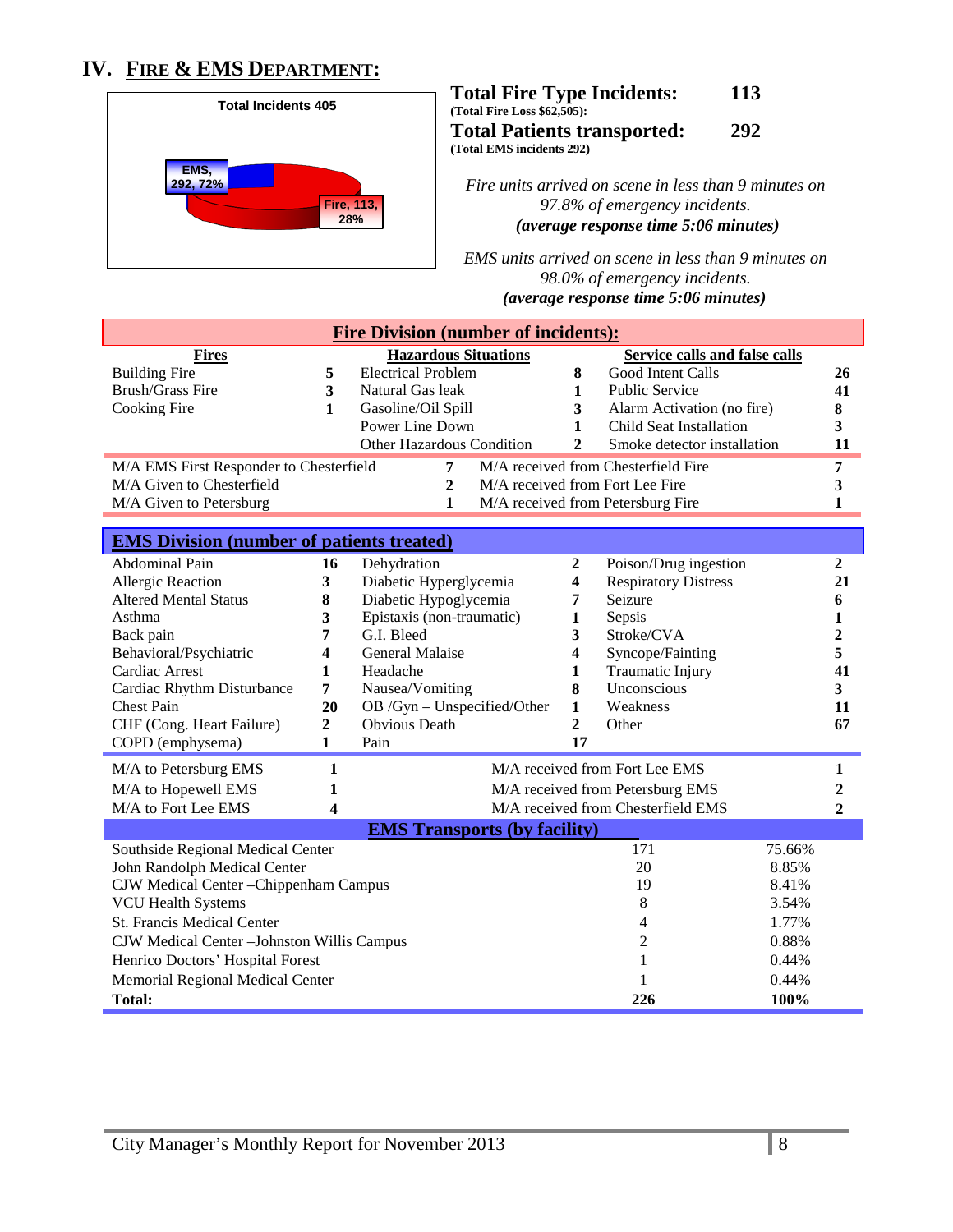## **V. FINANCE DEPARTMENT:**

**Finance -** Checks processed: 1,054

Three alarm citations were processed during November.

**Purchasing** - 218 total purchase orders completed with 162 being processed by the purchasing and 60 departmental purchases being reviewed as compared to 150 being completed for the same period in 2012. In addition 100 check requests were prepared by departments which are not processed by Purchasing.

#### **Bids Issued/Opened during the month**:

- Invitation # 12-092502-1007 Telephone Service & Equipment, Data Lines. Data Line Conversion in Progress, Phones are being installed with completion expected in January.
- Invitation # 13-051602-1015 Next Generation 911 Switch, Firms chosen in November, with scope of work currently being defined.
- Invitation # 13-102802-1016 Appomattox River Trail Project III. Issued on Sept 27, opened on October 28. Approval from VDOT has been received & contract documents being reviewed.
- Invitation #13-110610-1017 Pre Employment Physicals for New Hires. Proposals received and are being reviewed.
- Invitation # 13-110620-1019 Automated Medical Billing & Collection for Ambulance Service. Proposals received and are being reviewed.

#### **Other Purchasing Activity:**

- Purchase Order issued to cut and trim various trees/branches in the City.
- Emergency Purchase Order issued for the Temple Avenue Bridge deck repair.
- Purchase Order issued for a used van for the Office of Youth
- Purchase Order used for a used vehicle for the Police Department
- Finalized purchasing/delivery for miscellaneous items for the new Courthouse.
- Ouote issued and awarded for July 4 2014 fireworks show to Dominion Fireworks.

### **Risk Activity:**

- A Public Works vehicle, attempting to cross Temple Avenue, when it struck another vehicle, and Police reported one of their vehicles was struck in a parking lot.
- American Family Fitness filed a claim against the City, for a sewer backup.
- A citizen filed for damage to their vehicle, from pot hole on the Temple Avenue Bridge.

### **Utility Billing:**

Bi-monthly Utility Bills Sent – 3,795 Delinquent Notices Sent – 763 or 21.1% with 117 cut off for nonpayment. Set off debt collected for N - \$0.

## **VI. HUMAN RESOURCES DEPARTMENT:**

### **Advertisements**

(No position recruitments were held in November 2013)

#### **Applications & Testing**

(No position recruitments were held in November 2013)

#### **Training**

 $\star$  New employees continue to complete required ICS and VML University training courses.

#### **Miscellaneous**

 $\hat{A}$  A new employee orientation session was held for the following individuals in November 2013: Herman Calhoun III (Police Officer), Thomas Pasi (Police Officer), and William Waldrep (Police Officer).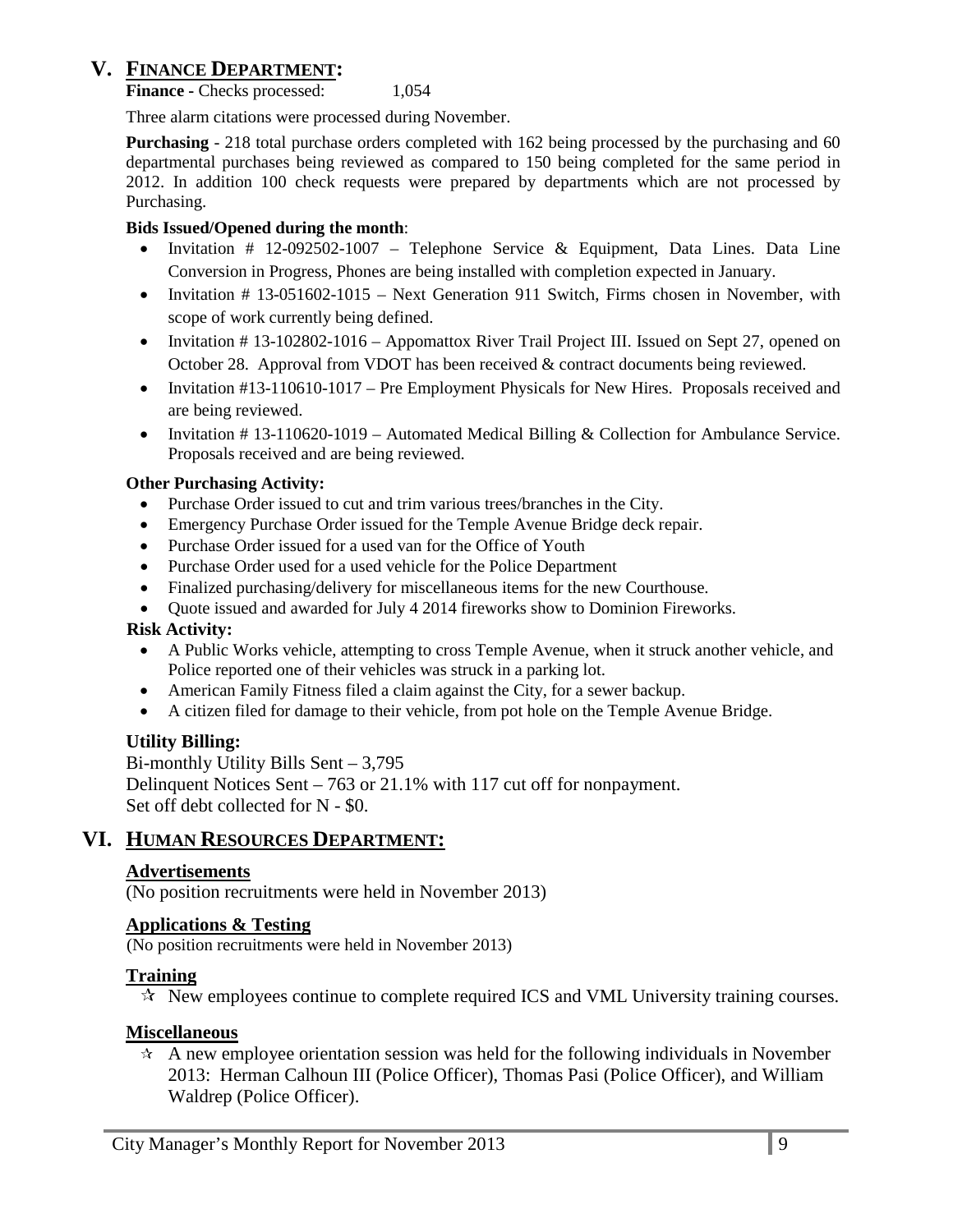## **VI. HUMAN RESOURCES DEPARTMENT** (CONTINUED)**:**

 Attended a VRS Hybrid Retirement Plan presentation for employers on November 20, 2013. The presentation addressed: eligibility, member resources, system updates, and the local disability program.

## **Worker's Compensation**

 $\hat{x}$  The following workers' compensation report was filed during the month of November 2013:

| Date | Department | Description of Injury |
|------|------------|-----------------------|
|      |            |                       |

11-02-13 Fire Dizziness/nausea while wearing haz mat suit during training exercise.

## **VII. INFORMATION TECHNOLOGY DEPARTMENT:**

 $\hat{x}$  The City's website, [www.colonialheightsva.gov,](http://www.colonialheightsva.gov/) had 61,621 page views in the month of November.

| Top ten website modules accessed: | Top ten pages visited after home page:     |
|-----------------------------------|--------------------------------------------|
| News Flash                        | Library                                    |
| Facilities<br>2.                  | 2. Real Estate Records                     |
| 3. Calendar                       | 3. Departments                             |
| Bids/RFPs<br>4.                   | 4. Animal Shelter                          |
| 5. Photo Gallery                  | 5. Recreation & Parks                      |
| 6. Online Bill Pay                | 6. Police                                  |
| Agenda Center                     | 7. Upcoming Elections                      |
| <b>Staff Directory</b><br>8.      | 8. Recreation Programs                     |
| Document Center<br>9.             | Registrar<br>9.                            |
| 10. FAQ <sub>s</sub>              | 10. Assessor's Records & Property Tax Maps |
|                                   |                                            |

- $\star$  Citizens submitted and city staff processed 194 service requests and questions through the "Let Us Know" module during the month of November. The City of Colonial Heights' Facebook Page now has 2,954 fans and the City's Twitter account has 224 followers.
- $\star$  Proactive Information Management completed 56.03 hours of IT service and maintenance for City departments this month.
- $\mathcal{R}$  New telephones were installed at Public Works Administration, Fleet Maintenance, and Utilities.

## **VIII. LIBRARY:**

- $\approx$  The library staff circulated 17,371 titles in November.
- $\approx$  243 e-books circulated.
- $\approx$  49 Kindles were circulated.
- $\approx$  The public computer center was used 1,849 times.
- $\mathcal{R}$  The public iPad center was used 81 times.
- $\approx$  185 children participated in the Storytime program.
- $\mathcal{R}$  The library's meeting rooms were used 113 times
- $\approx$  140 residents registered for new library cards, and an average of 457 residents used the library each day.
- $\approx$  4,071 residents visited the Colonial Heights Virtual Library to retrieve 995 articles.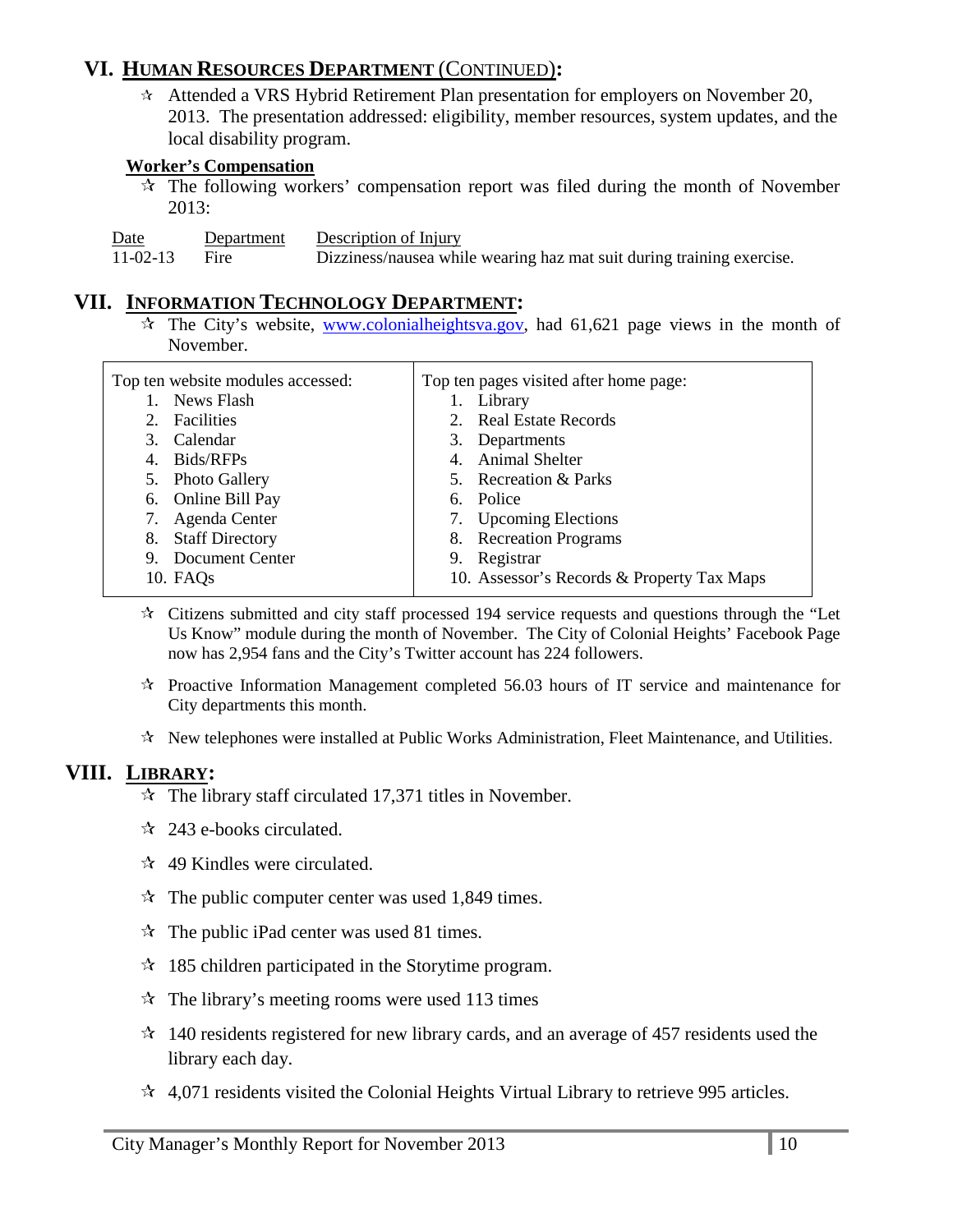## **Recreation Division**

Our Youth Football/Cheerleading and Adult Softball leagues completed their seasons in November. The Minor and Junior Football teams won their respective Youth Football Championships and our Junior team also won a Youth Football Tournament held in Dumfries, VA. Youth Basketball evaluations and drafts were completed and practices started the 1st week in December. Our Annual Christmas Card contest conducted at all three elementary schools each year was completed the middle of November and the winning submission came from Angel Rashed at Lakeview Elementary School. Recreation staff has been working with Dinwiddie Parks, Recreation & Tourism on a college baseball tournament to be held in the Tri-Cities in February 2014, an announcement will be coming soon. Staff continues preparations for Holiday programs as well as Spring and Summer programs for 2014.

| <b>Athletics</b>                    | 2013     | 2012     |
|-------------------------------------|----------|----------|
| <b>Adult Softball (Fall League)</b> | 17 teams | 20 teams |
| <b>Youth Football</b>               | 120      | 132      |
| <b>Youth Cheerleading</b>           | 66       | 96       |
| <b>Youth Wrestling</b>              | 23       | 34       |
| <b>Youh Basketball Registration</b> | 325      | 315      |
| <b>Golf Lessons</b>                 | 1        | n/a      |
| <b>Activities/Programs</b>          | 2013     | 2012     |
| <b>Christmas Card Contest</b>       | 288      | 263      |
| <b>Belly Dance</b>                  | 3        | n/a      |
| Karate                              | 11       | 18       |
| Zumba                               | 14       | 13       |
| <b>Cardio Fusion</b>                | 14       | 13       |
| <b>Facility Usage</b>               | 2013     | 2012     |
| <b>Community Room Attendance</b>    | 1,171    | 1,015    |
| <b>Community Room Reservations</b>  | 27       | 23       |
| <b>Teen Center Attendance-CHHS</b>  | 46       | 90       |
| <b>Students</b>                     |          |          |
| <b>Teen Center Attendance-CHMS</b>  | 225      | 159      |
| <b>Students</b>                     |          |          |



## **Parks-Horticulture-Buildings & Grounds**

- Delivered and set up chairs at War Memorial for Veterans Day ceremony.
- Removed all goals, benches, and trash cans from fields at Soccer Complex.
- Removed and stored nets from all batting cages.
- Closed and winterized bathrooms at all parks.
- Winterized water lines at all ball fields.
- Installed post around parking lot at White Bank Park.
- Installed and anchored benches at Courts Building.
- Sealed and painted floors and walls at Animal Shelter.
- Hung dog flaps in runs at Animal Shelter.
- Repaired pulleys and cables on dog doors at Animal Shelter.
- Hung pictures at various offices at Courts Building.
- Mulched sites as needed
- Planted pansies at sites.
- Blew and raked leaves at sites.
- Installed metal edging around flower beds and trees at new Courts Building.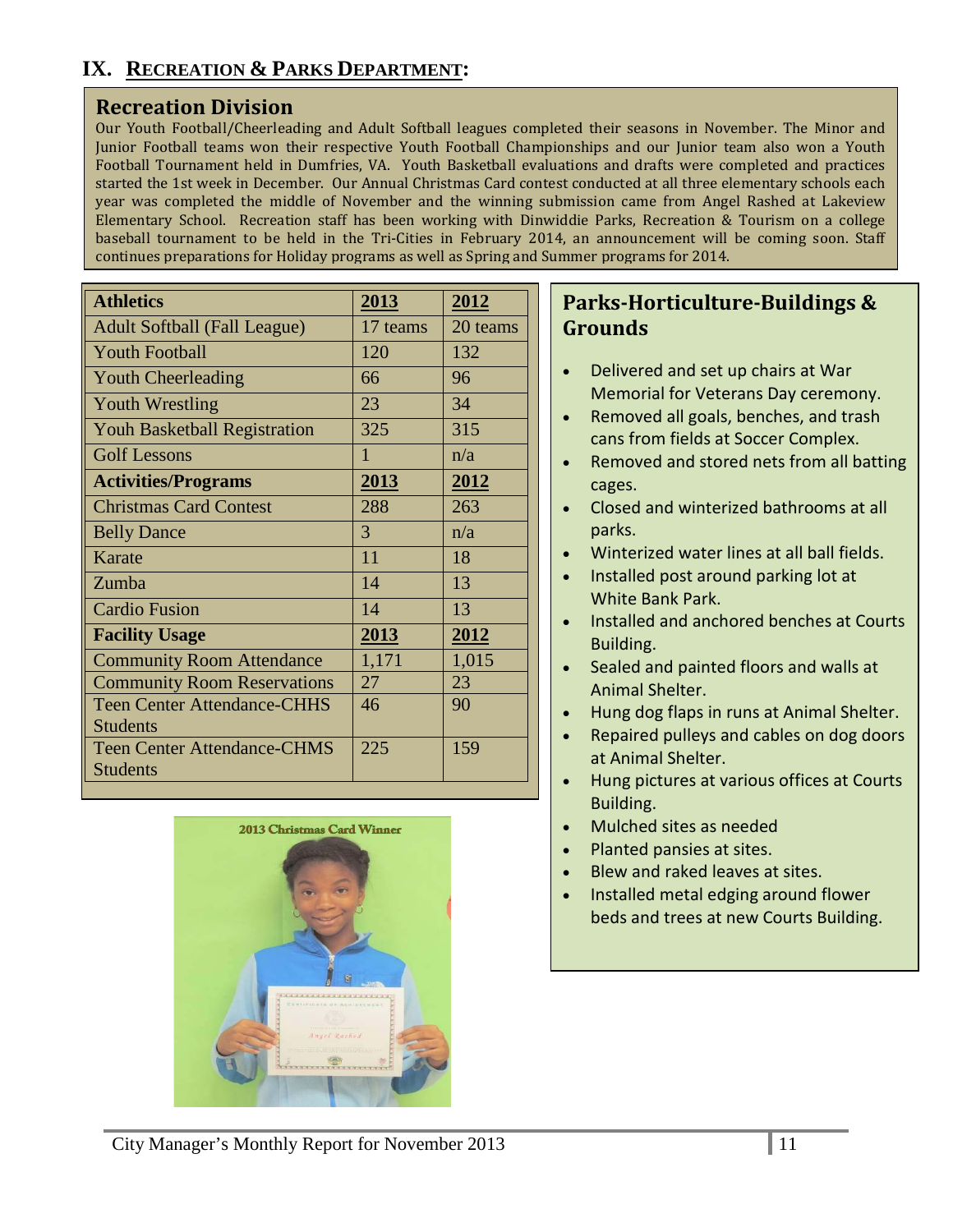## **IX. RECREATION & PARKS DEPARTMENT** (CONTINUED)**:**

# **Agency on Aging**

| <b>Activities</b>                  | 2013             | 2012    |
|------------------------------------|------------------|---------|
| <b>AARP</b>                        | 33               | 29      |
| <b>Bingo</b> in Center             | 88               | 96      |
| Bowling                            | 260              | 272     |
| <b>Bridge Party</b>                | 96               | 64      |
| <b>Bridge Tournament</b>           | 112              | 132     |
| Crochet & Knitting                 | 86               | 72      |
| Senior Advisory Board              | 12               | 12      |
| Senior Club Meeting                | 104              | 108     |
| <b>Senior Citizen Dance</b>        | 106              | 110     |
| Sing A-Long                        | 48               | 52      |
| Sing A-Long-CH Health Center       | 14               | 13      |
| Movie A Christmas Kiss             | n/a              | 20      |
| Table Games                        | 14               | 8       |
| <b>Fitness</b>                     |                  |         |
| Cardio Bump                        | 210              | 144     |
| <b>Strength Training Class</b>     | 150              | 127     |
| <b>Sit Down Exercises</b>          | 332              | 299     |
| <b>Floor Exercises</b>             | 29               | 54      |
| Yoga                               | 93               | 101     |
| Zoomer Boomer                      | 358              | 200     |
| Tai Chi                            | 24               | 26      |
| <b>Awareness/Education</b>         |                  |         |
| Chromie Wellness Workshop          | $\boldsymbol{0}$ | 15      |
| <b>TRIAD</b>                       | 55               | 32      |
| <b>Classes</b>                     |                  |         |
| <b>Craft Class Stepping Stones</b> | 18               | $\rm 0$ |
| Faye Henderson Watercolor Class    | 24               | 52      |
| Painting Class Gems by James       | 22               | n/a     |
| Painting Class Kay Tirpak          | n/a              | 25      |
| Painters Group                     | 42               | 35      |
| <b>Sewing Class</b>                | 26               | 12      |
| Splash of Color                    | 16               | 14      |
| Tap Class Intermediate             | 27               | 96      |
| Tap Class Advance                  | 82               | 103     |
| <b>Quilting Class</b>              | 32               | n/a     |
| Quilting for Vets                  | 16               | n/a     |
| Watercolor                         | 18               | 18      |

| <b>Trips</b>              |      |                |
|---------------------------|------|----------------|
| <b>Charles Town Slots</b> | 52   | 52             |
| Riverside                 | n/a  | $\mathsf{I}^2$ |
|                           |      |                |
| <b>Total</b>              | 2520 | 2448           |

| <b>Meals</b>            | 2013                  | 2012           |
|-------------------------|-----------------------|----------------|
| <b>Home Del Meals</b>   | 14                    | 13             |
| <b>Site Meals</b>       | 82                    | 176            |
| <b>Breakfast Meals</b>  | $\Omega$              | 0              |
| <b>Bags</b>             | $\theta$              | $\Omega$       |
| <b>Total</b>            | 102                   | 189            |
| <b>Transportation</b>   |                       |                |
| <b>Total Passengers</b> | 55                    | 96             |
| <b>Total Trips</b>      | 378                   | 521            |
| <b>Total Miles</b>      | 2183                  | 2783           |
| Wheelchairs             | 44                    | 20             |
| <b>Volunteer Hours</b>  | 5                     | 26.5           |
| Donations               | \$193.00              | \$282.00       |
| New Riders              | $\mathcal{D}_{\cdot}$ | $\overline{2}$ |
|                         |                       |                |

# **Violet Bank Museum**

|            | 2012 | 2013 |
|------------|------|------|
| Attendance | 242  | 169  |

• Christmas decorating

• Preparing for the 3rd annual "A Traditional Dickens' Christmas" program to be held December 14 and the annual Candlelit Tours to be held December 13-15.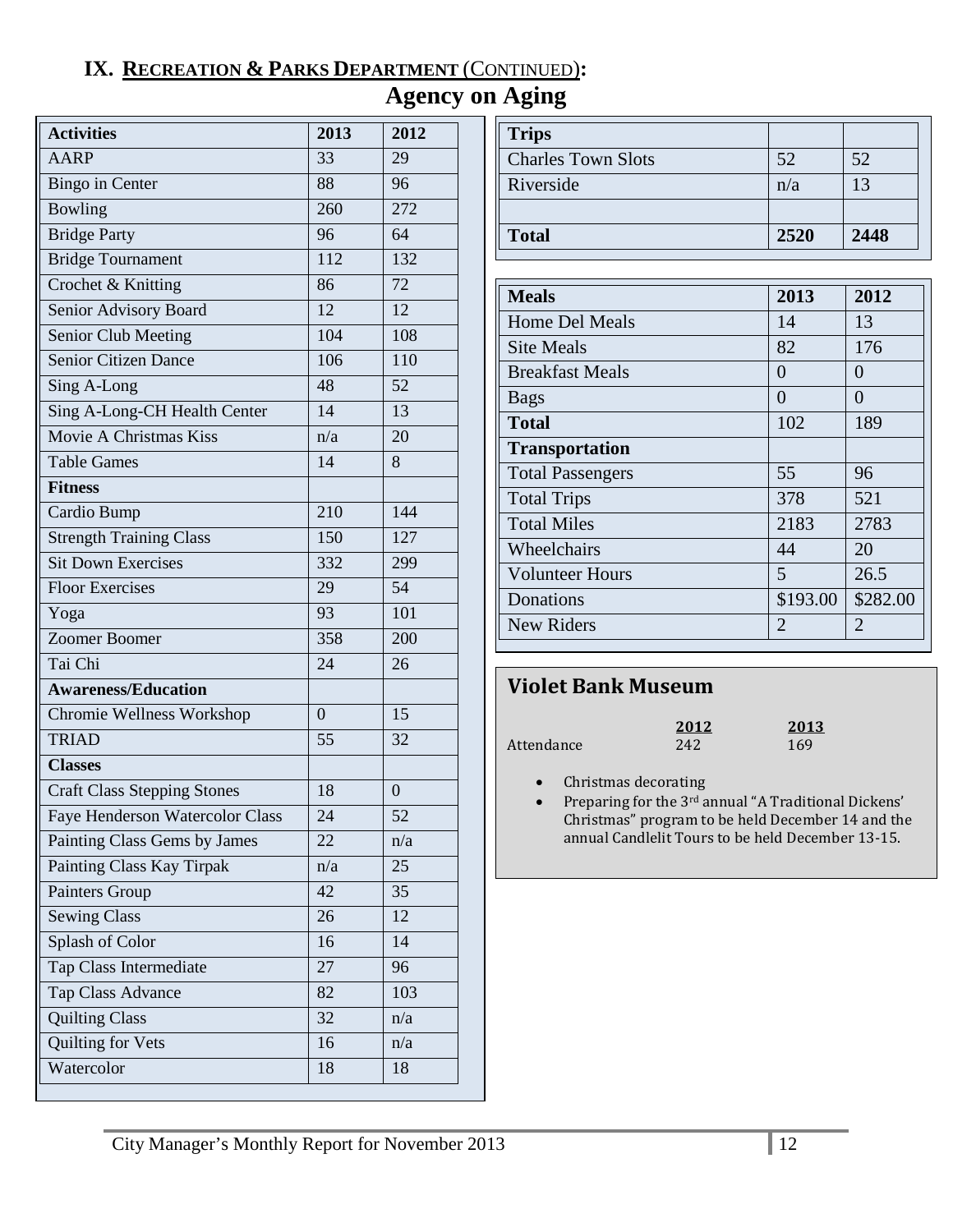## **X. OFFICE ON YOUTH & HUMAN SERVICES:**

## **YAC Activities**

- 24 YAC Members and Advisor attended October Monthly Meeting
- 2 YAC Members and Advisor Met to Pre-Plan for Reality Check (4/26/14)
- 3 YAC Members and Advisor Cleaned Up James Avenue
- 4 YAC Officers and Advisor Met to Plan for Monthly Meeting

## **Youth Service Commission**

• Held their monthly meeting.

## **Kids' After School Program**

- **Program Coordinator activities** for the month includes: training for Matoaca High School volunteers; attendance at training on How to Engage Students Who Don't Care; planning Healthy Mondays to implement grant award from Walmart.
- **Student activities**: all schools held FRIDAY activity day. The elementary schools went to Bounce With Me; Colonial Heights Middle School went to Jumpology
- CHMS students completed the Too Good For Drugs program.
- Fundraiser 50/50 Raffle sold 1200 tickets for \$1500. The winner donated \$75.00 from her \$575.00 win back to the KAP program!
- **Current enrollment:** Tussing Elementary-14,North Elementary -19, Lakeview -14 CHMS 19.
- **Volunteers:**Matoaca High School 65; Richard Bland College-2; VSU 39, CHHS -4 CHMS  $-4$
- **Work Study Students:** JTCC 5; VSU -5

## **Substance Abuse Prevention Activities**

• 12 teens received Virginia ABC, VASAP, Drive Smart Virginia, Geico Insurance, MADD, AAA, State Police information at driver's licensing ceremony

## **Ongoing Monthly Meeting/Trainings**

- Family Assessment Planning Team
- Interagency Prevention Team
- CAAN-DUU Coalition meeting
- United Way WLI Luncheon
- TRIAD Meeting
- CPMT Meeting
- Health Advisory Board Meeting
- **JDVTF** Meeting
- CADRE Coalition Meeting
- Monthly School Board Meeting
- CCOVA Board meeting
- Families First Advisory Board
- Record review of 2 VJCCCA programs for DJJ

### **Diversion Program Participation**

• **Community Service**

12 youth completed 40 hours of Service Learning.

• **Shoplifting Diversion**

24 youth and a parent attended the Shoplifting Diversion Program

### • **Case Management**

2 youth and families began Case Management Services